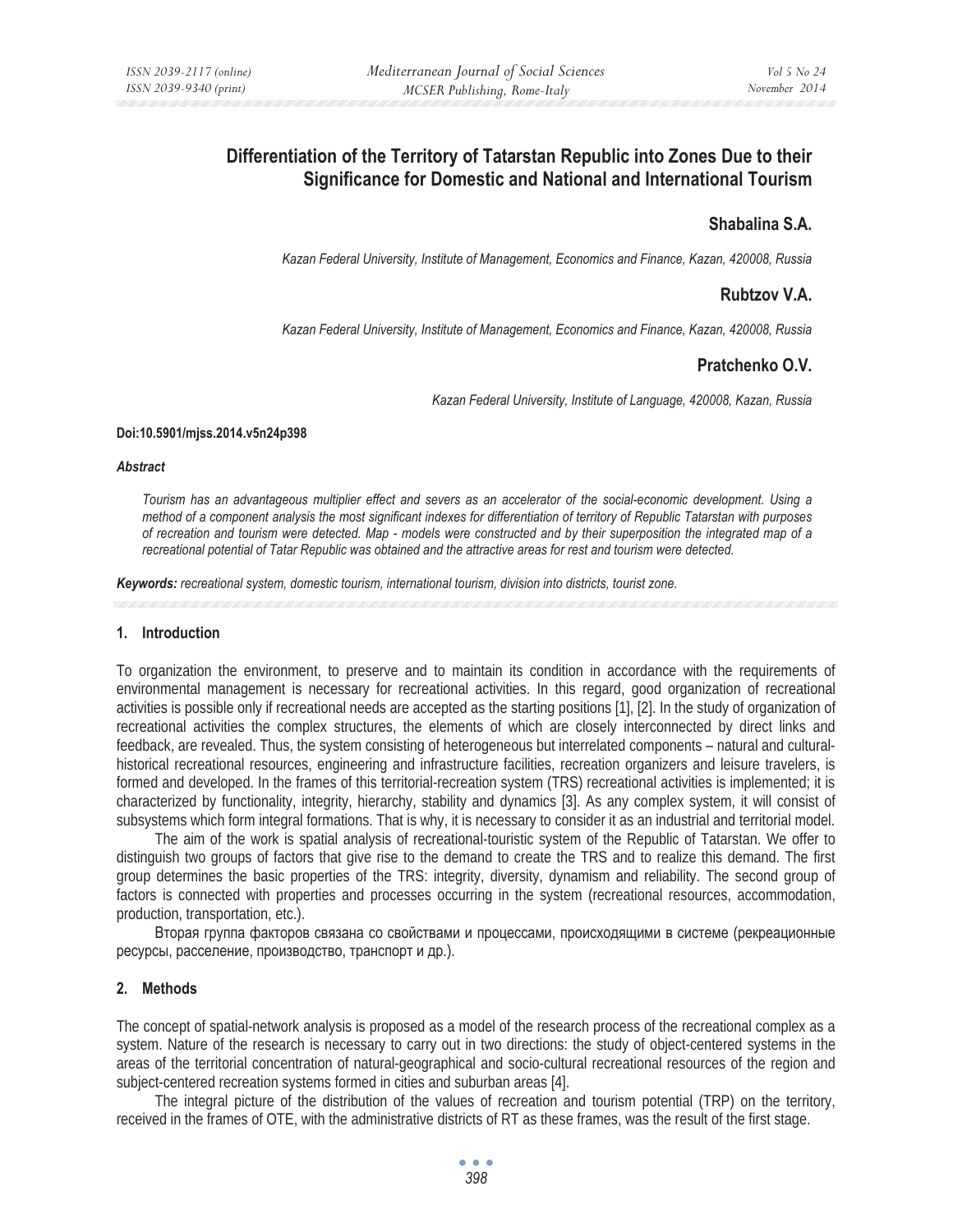The evaluation analysis of the recreational potential of the Republic of Tatarstan and possibility of its use showed that there are many unsolved problems, and the methodological aspect is among them: the problem of assessment of recreational resources, determination of the degree of possibility of ratio of various environmental components, the problem of territorial differentiation and recreational zoning and construction of a series of single-scale functional mapsmodels [5].

Natural, cultural-historical and socio-economic resources were analyzed. 3 key figure blocks that are analyzed, with the following calculation of partial integral estimates and interpretation of the results, were identified as a result. The principle of objectivity and comparability of results was the main basis of the evaluation [6].

The widely used in statistics and geography method of the sum of normalized values by the maximum index using the following formula was used for calculation of the block values of natural-recreational, cultural-historical, infrastructural and recreational-touristic potentials:

 $M\Pi_i = \sum_{j=1}^m k_j a_{ij}$ 

where  $M\Pi_i$  = the integral indicator of the corresponding block i,

 $a_{ij}$  – normalized value of the j-indicator of the resourcing of the i-region;

 $k_i$  – weighing coefficient of j indicator;

 $k_j = \frac{Ij}{I \text{ max}}$ , where  $Ij$  – information value of j-indicator determined as the sum of all coefficients of correlation of jindicator with the others;  $I$  max – maximum value of information value among all indicators.

This form of calculation of the block index allows to determine the point of recreation-resource potential of the area, and the index share in recreational-touristic potential – with the help of the weighing coefficients determined by expertise. Integral natural and recreational potential is determined from the table by six natural components. Due to the fact that the climatic, geological and geomorphological resources do not have significant diversity within the studied area, and the other resources (balneology, hydrological, PA) often determine recreational specialization, the weighing coefficients were used, and the final value of the integral natural-recreational potential for every municipal district is defaulted (Table 1).

Cultural and historical heritage of the region plays an essential role in the formation of recreational-touristic potential [7]. The integral index of cultural and historical recreational potential was obtained in result of the evaluation of availability of the territory of the Republic of Tatarstan by cultural and historical sites by five groups of indicators (Table 1).

|                  | Blocks of formation of recreational-touristic potential |                     |                  |                                       |  |
|------------------|---------------------------------------------------------|---------------------|------------------|---------------------------------------|--|
| Region           | Natural-recreational                                    | Cultural-historical | Infrastructural  | Integral total recreational-touristic |  |
| Agryzsky         | 1,8                                                     | 2,3                 | $\overline{3,5}$ | 7,6                                   |  |
| Aznakaevsky      | 2,3                                                     | 3,1                 | 3,3              | 8,7                                   |  |
| Aksubaevsky      | 2,7                                                     | 2,3                 | 2,5              | 7,5                                   |  |
| Aktanyshsky      | 4,0                                                     | 3,3                 | 3,1              | 10,4                                  |  |
| Alekseevsky      | 3,7                                                     | 2,5                 | 3,4              | 9,6                                   |  |
| Alkeevsky        | $\overline{2,0}$                                        | $\overline{2,7}$    | 3,0              | $\overline{7,7}$                      |  |
| Almetyevsky      | 2,6                                                     | 2,7                 | 3,1              | 8,4                                   |  |
| Apastovsky       | 2,2                                                     | 3,2                 | 2,8              | 8,2                                   |  |
| Arsky            | 3,3                                                     | 2,7                 | 2,7              | 8,7                                   |  |
| Atninsky         | 3,0                                                     | 3,3                 | 2,8              | 9,1                                   |  |
| Bavlinsky        | 2,0                                                     | 2,3                 | 2,4              | 6,7                                   |  |
| Baltasinsky      | 3,1                                                     | 3,4                 | 3,3              | 9,8                                   |  |
| Bugulminsky      | 3,0                                                     | 3,3                 | 2,3              | 8,6                                   |  |
| <b>Buinsky</b>   | 4,3                                                     | 3,3                 | 2,4              | 10                                    |  |
| Verkhneuslonsky  | $\overline{2,7}$                                        | $\overline{3,0}$    | 3,1              | 8,8                                   |  |
| Vysokogorsky     | 3,3                                                     | 3,3                 | 3,1              | 9,7                                   |  |
| Drozhzhanovsky   | 3,3                                                     | 2,5                 | 2,7              | 8,5                                   |  |
| Elabuzhsky       | 3,7                                                     | 3,3                 | $\overline{3,5}$ | $\overline{5}$                        |  |
| Zainsky          | 2,3                                                     | 2,3                 | 3,4              | 8                                     |  |
| Zelenodolsky     | 4,5                                                     | 2,9                 | 3,3              | 10,7                                  |  |
| Kaibitsky        | 2,5                                                     | 3,1                 | 3,0              | 8,6                                   |  |
| Kamsko-Ustyinsky | 2,2                                                     | 2,5                 | 3,4              | 8,1                                   |  |
| Kukmorsky        | 3,6                                                     | 3,4                 | 2,9              | 9,9                                   |  |

**Table 1.** Recreational-touristic potential of regions of the Republic of Tatarstan

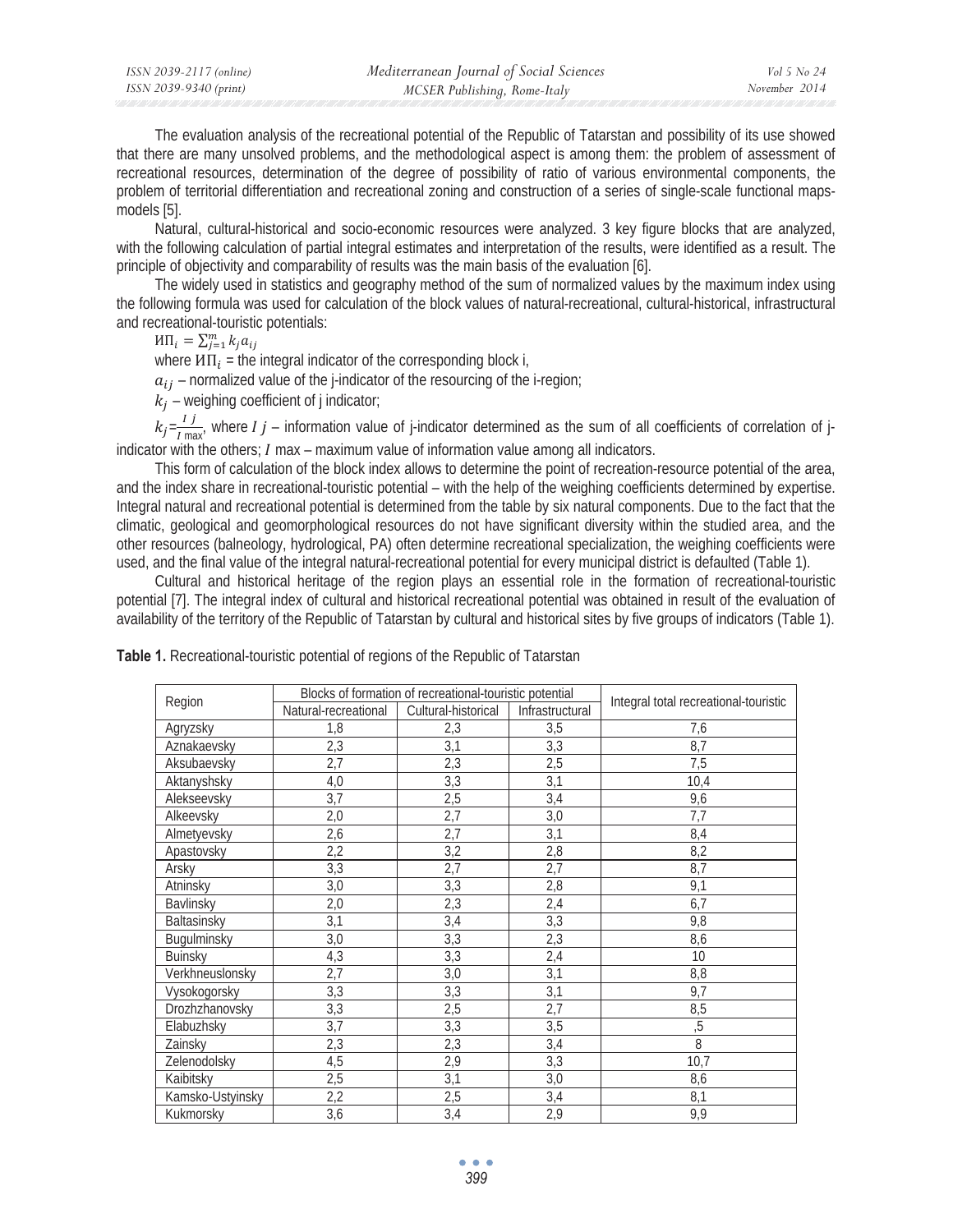| Laishevsky      | 3,3 | 3,3 | 3,4 | 10   |
|-----------------|-----|-----|-----|------|
| Leninogorsky    | 3,2 | 2,4 | 3,3 | 8,9  |
| Mamadyshsky     | 3,0 | 3,1 | 2,7 | 8,8  |
| Mendeleevsky    | 2,7 | 3,1 | 3,7 | 9,5  |
| Menzelinsky     | 3,0 | 2,9 | 3,4 | 9,3  |
| Muslyumovsky    | 2,8 | 2,4 | 3,5 | 8,7  |
| Nizhnekamsky    | 3,7 | 3,1 | 3,3 | 10,1 |
| Novosheshminsky | 2,0 | 2,8 | 3,3 | 8,1  |
| Nurlatsky       | 4,1 | 3,2 | 2,7 | 10   |
| Pestrechinsky   | 3,2 | 3,4 | 3,4 | 10   |
| Rybno-Slobodsky | 3,0 | 3,1 | 2,7 | 8,8  |
| Sabinsky        | 3,7 | 3,4 | 3,5 | 10,6 |
| Sarmanovsky     | 2,4 | 3,4 | 3,1 | 8,9  |
| Spassky         | 2,4 | 2,3 | 3,4 | 10,1 |
| Tetyushsky      | 1,9 | 3,0 | 3,2 | 8,1  |
| Tukaevsky       | 3,5 | 3,3 | 3,7 | 10,5 |
| Tyulyachinsky   | 3,6 | 2,9 | 3,0 | 9,5  |
| Cheremshansky   | 3,0 | 3,4 | 2,7 | 9,1  |
| Chistopolsky    | 3,0 | 2,7 | 3,3 | 9    |
| Yutazinsky      | 1,9 | 3,2 | 3,2 | 8,3  |

Infrastructure capacity was obtained taking into account the available statistics that characterize the level of development of recreational facilities in the municipalities. Integration of block estimates allowed to provide a generalized integral recreational and touristic potential.

Comprehensive analysis of the recreational use of the territory is necessary to assess the current condition and prospects of development of the system. Recreational zoning – the division of the regional territory by uniformity of features and the nature of recreational use – is one of the key methods of the analysis [8,9]. Verification procedure of the boundary, when isolated OTE with similar values which tend to localize in certain parts of the territory and which form the core are outlined, was used.

### **3. Results**

The map of the Republic of Tatarstan that lets to talk about the existing object-centered systems in the areas of territorial concentration of administrative districts, became the result of the studies [10, 11]. Geographically, the functional structure of the republic has a polycentric structure of the territorial-recreational system. Typology of RTR is determined in three directions: the main functional focus on external or local demands and the level of development of the structure.

Typology of the regions of the RT with determination of of taxonomic rank (first, second and third) was carried out. The recreational-touristic areas of local significance (PTT) make up the third level with the lowest values (6,7-8.3). The recreational-touristic areas (RTR) of regional significance with values ranging from 8.4 to 10 will make up the second level. The recreational-touristic complexes (RTC) of the federal and possibly international importance with values more than 10 will make up the first level. it is possible to set up 10 recreational-touristic areas according to the final total index of the recreational-touristic potential of natural-recreational, cultural-historical resources and conditions of socio-economic development presented in the municipality, within the republic (Figure 1).

Three regions of the republic (Zelenodolsky, Elabuzhsky and Spassky) have federal importance for the development of recreation and tourism. The lack of common borders and remote location from each other allows to consider them as independent and self-sufficient development centers. The analysis of the factors of formation and development of every region shows that they are and will be the centers of recreation. This is due to the presence of unique recreational resources that meet the requirements of the most mass cycles of pastime. The territories of the regions are historically characterized as the most developed part. Recreational specialization influences the organization of the territory. Optimization processes and efficiency increase of service of holidaymakers will play an important role to optimize.

Prikazansky RTR includes three municipalities (Laishevsky, Vysokogorsky and Verkhneuslonsky). The total area is 5139.3 square kilometers. The territory can be considered as an forming recreational complex, the functional specialization of which is of recreational and educational character orienting the local population for the weekend rest. Analysis of the factors of formation and development shows that areas near the large metropolitan area (Kazan), with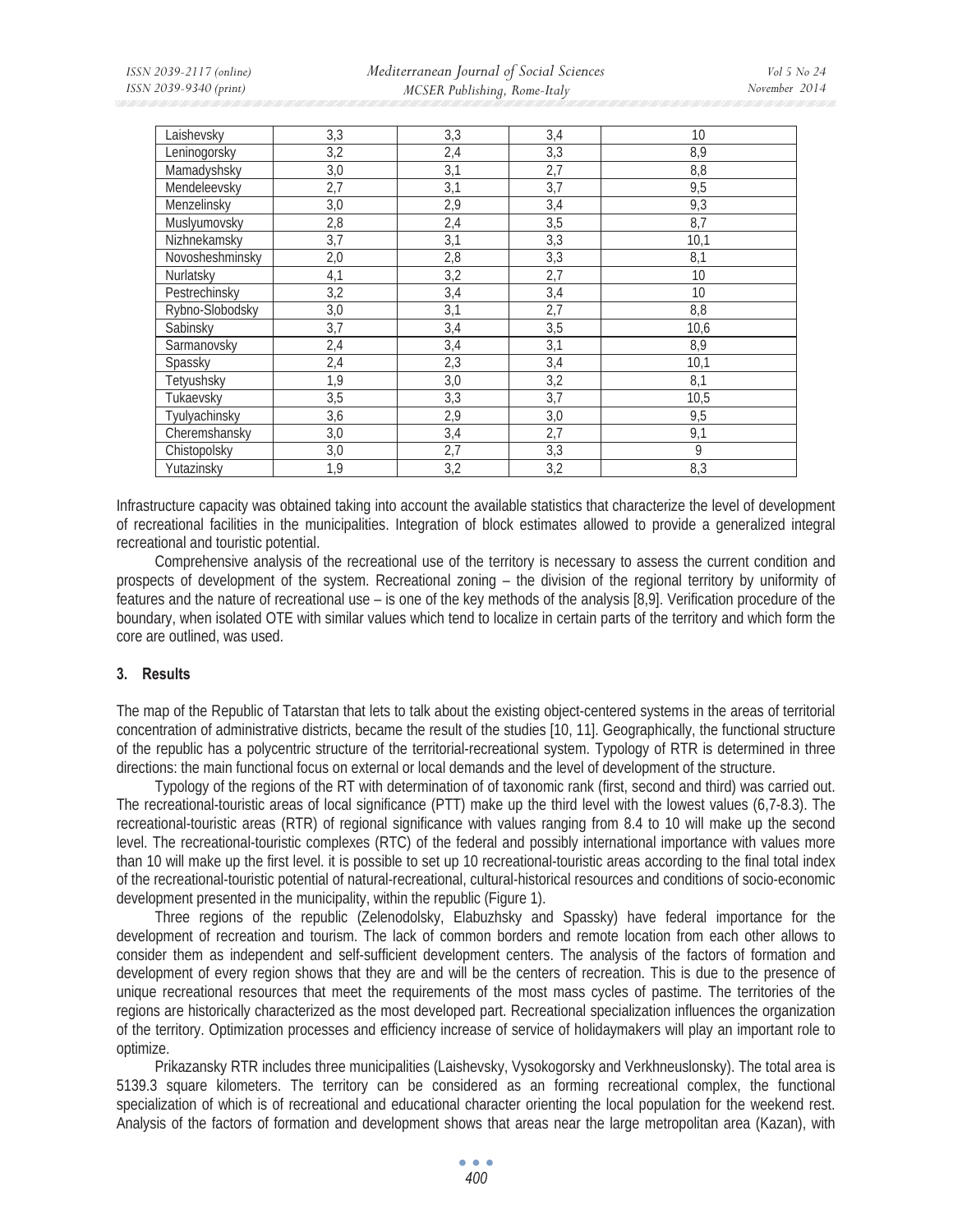| ISSN 2039-2117 (online) | Mediterranean Journal of Social Sciences | Vol 5 No 24   |
|-------------------------|------------------------------------------|---------------|
| ISSN 2039-9340 (print)  | MCSER Publishing, Rome-Italy             | November 2014 |

high potential of recreational demand and a high coefficient of transport accessibility will become areas with high concentration of recreational-touristic institutions aimed at short-term rest.

Environmental and event tourism is a promising direction. Creation of different types of recreational parks, organization of folk art festivals will be important issues of the organization.

Arsky RTR corresponds to municipality of the same name; it is an independent integral system. Such isolated location is due to the remoteness from the capital and the presence of rich cultural-historical potential that allows to develop recreational-cognitive and ethnographic direction.

Prikamskaya RTR includes the territory of 4 regions, which is 8,010 km². It can be regarded as a young recreational area of medical and health character. Availability of the resort of national importance (Bakirovo) and the regional network of health centers "Tatfet" favors the formation of the zone to serve the demands of population of industrial cities. Future prospects are connected with the development of natural and recreational resources. All these regions are about the same in terms of material and technical facilities and transport-geographical location. Available reserves of balneology resources are small but they allow us to build a number of republican sanatoriums. Tukaevsky and Nizhnekamsk regions can be both the republican, as well as the federal centers of medical and health and environmental spheres.

Predvolzhskaya RTR includes 6 districts (Kaybitsky, Kamsko-Ustyinsky, Apastovsky, Tetyushsky, Buinsky, Drozhzhanovsky). The total area is 7453.2 km². Recreational potential is low. The group of regions is not adapted and not promising for development of recreation and tourism industry, except the Tetyushsky region. Some territories can be used only for short-term rest and for summer camps and recreation camps of local importance.

Prekamskaya RTR includes eight municipal districts with total area of 11222.3 km ² 11. Values of some potentials [12] are, as a rule, average or below average. The level of infrastructural capacity is low. The area is characterized by combination of relatively intact nature and economic development. There are prerequisites for organization of some recreational activities (especially the fishing and hunting).



#### **Fig. 1.** Recreational-touristic zones of the Republic of Tatarstan

Zakamskaya RTR includes 7 regions with a total area of 12049.3 km². This area is mainly the region of rural settlements. There is a close relationship of peculiarity of population settlement with historical-cultural resources (Chistopol, Bilyarsk). Position areas can be defined as a "backup" for recreation not only close to his industrial areas, but also the more remote areas. Recreational activities will only participate in local entities, specialization in the development of cultural recreation.

Location of the regions can be determined as "reserve" for recreation of not only nearby industrial areas, but also of more remote ones. Recreational activities will participate only in local entities, narrow specialization in development of cultural-educational recreation.